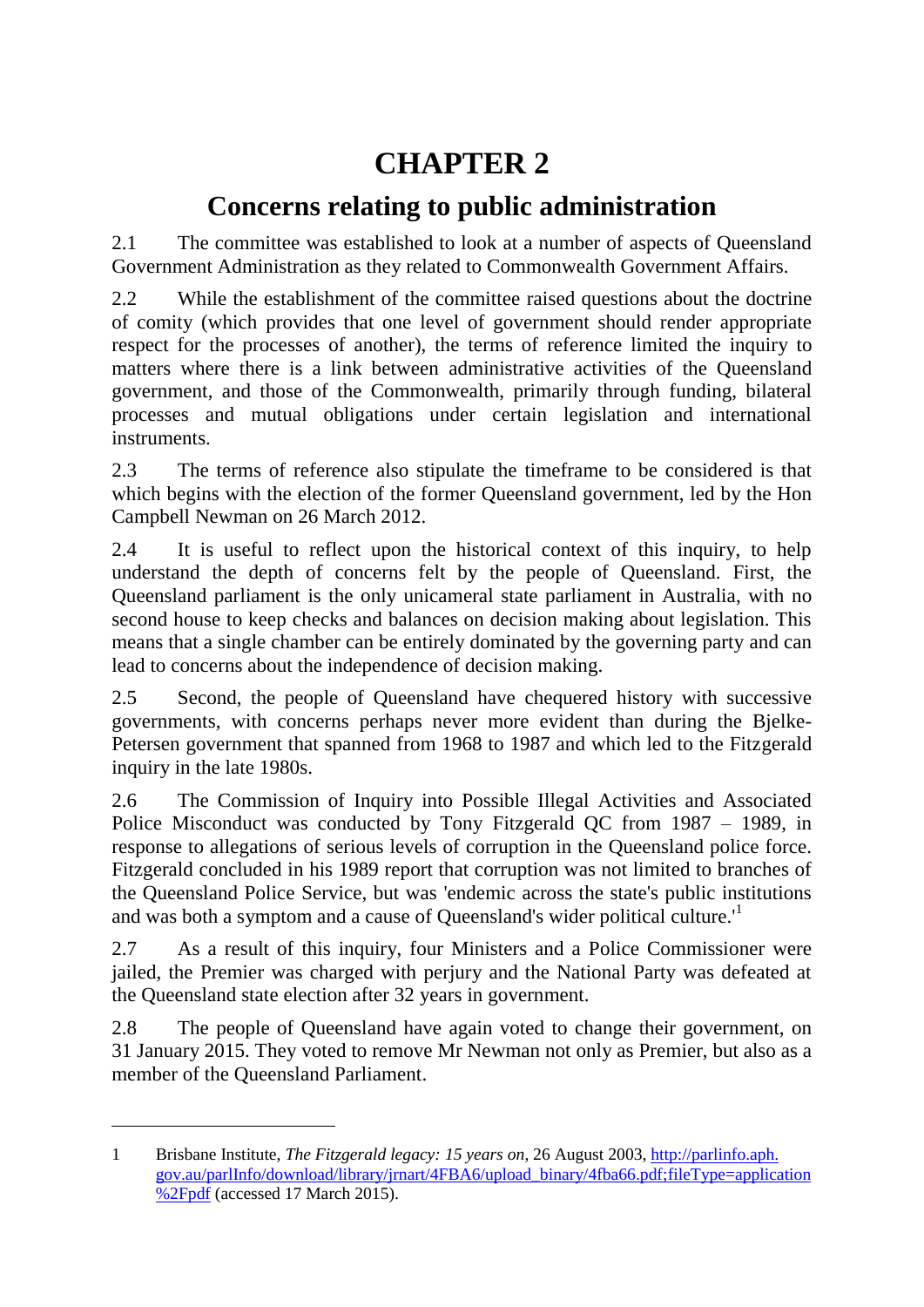2.9 In spite of the recent Queensland state election results, the committee believes it is important to set out concerns that were raised with it during this inquiry as a sign of respect to all those who took the time to contribute, and in the hope that lessons can be learned, and past mistakes not repeated.

2.10 Many submitters to the inquiry commented on the broader policies and practices of the former Queensland government. The volume of submissions received demonstrates the community's active engagement and interest in a range of issues, including the roles of the Crime and Corruption Commission (CCC) and the Queensland Industrial Relations Commission (QIRC), the importance of access to education and health care, Australia's international obligations, and the issue of political donations.

2.11 This chapter briefly sets out a number of issues that were touched on by witnesses and submitters.

## **Crime and Corruption Commission**

2.12 The Queensland Crime and Corruption Commission (CCC), formerly the Crime and Misconduct Commission (CMC), was created to combat major and serious corruption in Queensland.<sup>2</sup> The CCC has unique investigative powers that are not available to the police or any other government  $a$ gency.<sup>3</sup> Specifically, it has the power to investigate particular cases of major crime and misconduct in the Queensland public sector.<sup>4</sup>

2.13 Some submitters drew the committee's attention to concerns they hold about the independence of the CCC in light of changes initiated by the Newman Government.<sup>5</sup>

2.14 For example, Mr Peter Wellington, MP, argued that measures 'raising the threshold for complaints and giving the Attorney-General control of the [CCC's] research program<sup>6</sup> have lessened the CCC's independence and weakened its powers.

[I]t is totally inappropriate that the Attorney-General can decide what areas the Crime and Corruption Commission undertakes research in… if the Crime and Corruption Commission wants to undertake research into a whole range of matters involving significant decisions or potential decisions involving big dollars and the government, they should have the capacity to do that without needing the authority of the Attorney-General.

<sup>2</sup> Crime and Corruption Commission Queensland, *CCC 2014-18 Strategic Plan,* [http://www.ccc](http://www.ccc.qld.gov.au/about-the-ccc/ccc-2014201318-strategic-plan) [.qld.gov.au/about-the-ccc/ccc-2014201318-strategic-plan](http://www.ccc.qld.gov.au/about-the-ccc/ccc-2014201318-strategic-plan) (accessed 15 January 2015).

<sup>3</sup> Crime and Corruption Commission Queensland, *About the CCC: Special powers*, [http://www.](http://www.ccc.qld.gov.au/about-the-ccc/powers) [ccc.qld.gov.au/about-the-ccc/powers](http://www.ccc.qld.gov.au/about-the-ccc/powers) (accessed 14 January 2015).

<sup>4</sup> Crime and Corruption Commission Queensland, *CCC 2014-18 Strategic Plan*, [http://www.ccc.](http://www.ccc.qld.gov.au/about-the-ccc/ccc-2014201318-strategic-plan) [qld.gov.au/about-the-ccc/ccc-2014201318-strategic-plan](http://www.ccc.qld.gov.au/about-the-ccc/ccc-2014201318-strategic-plan) (accessed 14 January 2015).

<sup>5</sup> Peter Wellington, MP, *Committee Hansard*, 28 November 2014, pp 1–13; Peter Wellington, MP, *Submission 38*; Dr Chris Davis, *Committee Hansard*, 28 November 2014, pp 14–22.

<sup>6</sup> Peter Wellington, MP, *Submission 38*, p. 4.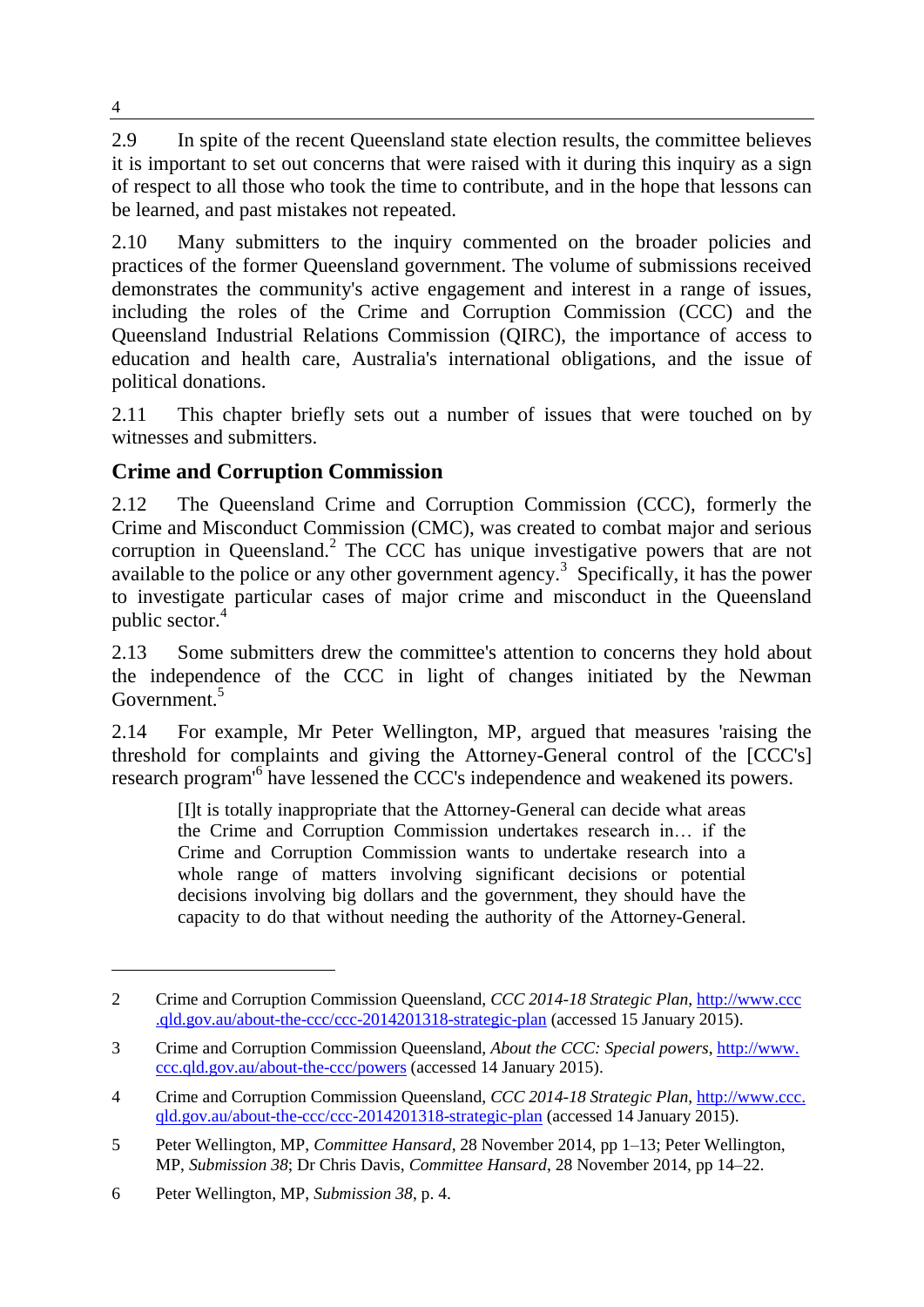Some of these decisions, some of these investigations may have significant implications and may involve politicians. If we want to have a separation between the leadership of a government and the Crime and Corruption Commission, which has the responsibility of investigating the leaders of our state, it must be totally separate.<sup>7</sup>

2.15 Dr Chris Davis drew comparison to the Independent Commission Against Corruption in NSW (ICAC), and posited that the CCC is not 'independent enough' to act in a way similar to ICAC.<sup>8</sup>

[T]he only way that you could actually answer the question of a truly transparent, truly accountable and truly honourable state government is to have the kind of powers of audit of politician performance such as they have in New South Wales.<sup>9</sup>

2.16 The committee notes the comparison with ICAC, which was established by the NSW Government in the late 1980s in response to community concern about the integrity of the state's public administration.<sup>10</sup> ICAC's jurisdiction extends to all NSW public sector agencies and employees, except the police force, including government departments, local councils, members of state parliament, ministers, the judiciary and the governor. $^{11}$ 

2.17 ICAC's operations, including investigations, are not subject to the direction of politicians, any political party, or the government. Unlike most other publicly funded organisations, ICAC is not responsible to a government minister. ICAC argues that this independence is essential for the public to have confidence that it is not biased or subject to direction by the government of the day.<sup>12</sup>

2.18 In the context of the approval process for the CCC to undertake research, a number of submitters questioned the CCC's failure to investigate referrals relating to Coal Seam Gas (CSG) matters.<sup>13</sup>

2.19 For example, Ms Simone Marsh and Lock the Gate Alliance argued that the CCC failed to investigate legal flaws in the approval of CSG projects in Queensland by 'claiming that health and environmental "policy" matters were outside their

<sup>7</sup> Peter Wellington, MP, *Committee Hansard*, 28 November 2014, pp 6–7.

<sup>8</sup> Dr Chris Davis, *Committee Hansard*, 28 November 2014, pp 14–22.

<sup>9</sup> Dr Chris Davis, *Committee Hansard*, 28 November 2014, p. 20.

<sup>10</sup> Independent Commission Against Corruption, New South Wales, *Overview*, [http://www.icac.](http://www.icac.nsw.gov.au/about-the-icac/overview) [nsw.gov.au/about-the-icac/overview](http://www.icac.nsw.gov.au/about-the-icac/overview) (accessed 15 January 2015).

<sup>11</sup> Independent Commission Against Corruption, New South Wales, *Overview*, [http://www.icac.](http://www.icac.nsw.gov.au/about-the-icac/overview) [nsw.gov.au/about-the-icac/overview](http://www.icac.nsw.gov.au/about-the-icac/overview) (accessed 15 January 2015).

<sup>12</sup> Independent Commission Against Corruption, New South Wales, *Independence and accountability,* <http://www.icac.nsw.gov.au/about-the-icac/independence-accountability> (accessed 15 January 2015).

<sup>13</sup> Lock the Gate Alliance, *Submission 133*, p. 38; Lock the Gate Alliance, *Committee Hansard*, 21 November 2014, pp 17–32; Jenny Chester, *Submission 6*; Sandra Williams, *Submission 11*; Simone Marsh, *Submission 39.*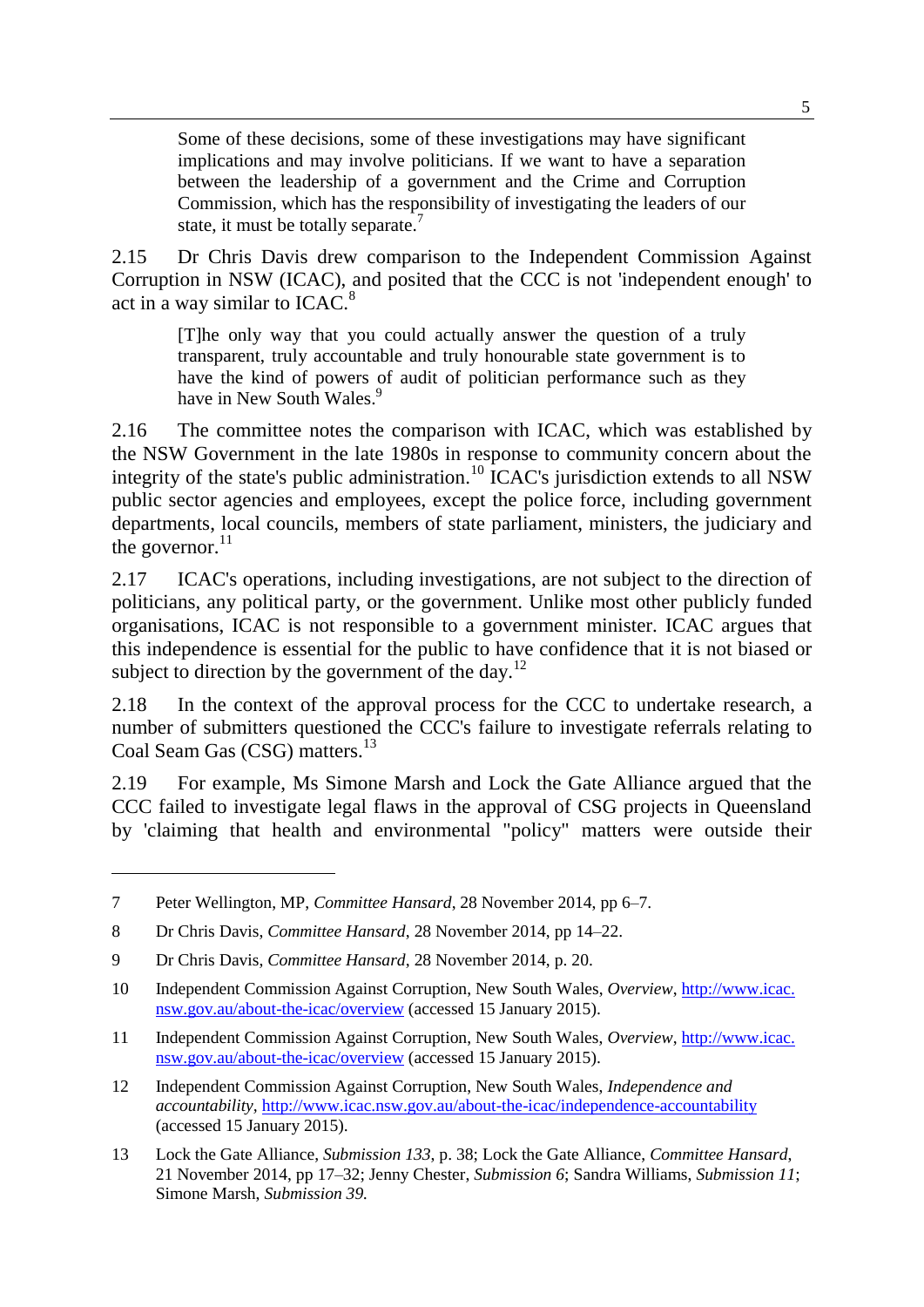jurisdiction.<sup>14</sup> With specific reference to the investigation of referrals relating to the approval of CSG projects and export terminals, both Ms Jenny Chester and Ms Sandra Williams opined that the CCC's powers are manifestly inadequate.<sup>15</sup>

2.20 In speaking about the CMC, Ms Marsh stated: 'Well, at some stage they have decided they did not want to investigate environmental law matters. They did not tell us until seven months later.' 16

2.21 Ms Marsh expressed further concerns about the failure of the CMC to investigate misconduct regarding environmental matters because in considering complaints about CSG made in February 2013, the CMC issued a statement:

It is important to note that the assessment did not examine matters of government policy or the environmental and health impacts of the coal seam gas industry as these issues do not fall within the CMC's jurisdiction.<sup>17</sup>

2.22 The committee will consider a number of issues relating to CSG in Chapter 3 of this report.

## **Queensland Industrial Relations Commission**

2.23 The Queensland Industrial Relations Commission (QIRC) is an independent tribunal established to conciliate and arbitrate industrial matters in the state of Queensland.<sup>18</sup>

2.24 The committee heard from several union organisations which expressed views that the power and independence of QIRC has been diluted by changes made to Queensland's industrial relations system.<sup>19</sup> For example, the Australian Council of Trade Unions (ACTU) stated:

Several changes have been made to Queensland's industrial relations system which served to dilute the power and independence of the Queensland Industrial Relations Commission (QIRC). For example, under the Industrial Relations (Fair Work Harmonisation) and Other Legislation Amendment Act 2012 (the FWH Act), enacted in June 2012, the QIRC has now been directed to be briefed by the government on a range of matters, such as the State's financial position and fiscal strategy, and to take this into consideration when making decisions. Of course, it has always been the

<sup>14</sup> Simone Marsh, *Submission 39;* Lock the Gate Alliance, *Submission 133*, p. 38.

<sup>15</sup> Jenny Chester, *Submission 6*; Sandra Williams, *Submission 11*.

<sup>16</sup> Simone Marsh, *Committee Hansard*, 28 November 2015, p. 11.

<sup>17</sup> Simone Marsh, *Submission 39*, p. 7.

<sup>18</sup> Industrial Court of Queensland, Queensland Industrial Relations Commission, [http://www.](http://www.qirc.qld.gov.au/qirc/aboutus/aboutus_info/index.htm) [qirc.qld.gov.au/qirc/aboutus/aboutus\\_info/index.htm](http://www.qirc.qld.gov.au/qirc/aboutus/aboutus_info/index.htm) (accessed 14 January 2014).

<sup>19</sup> The Australian Council of Trade Unions, *Submission 3*; The Australian Council of Trade Unions, *Committee Hansard,* 21 November 2014, pp 1–16; Queensland Council of Unions, *Submission 115*; Queensland Council of Unions, *Committee Hansard*, 21 November 2014, pp 1–16.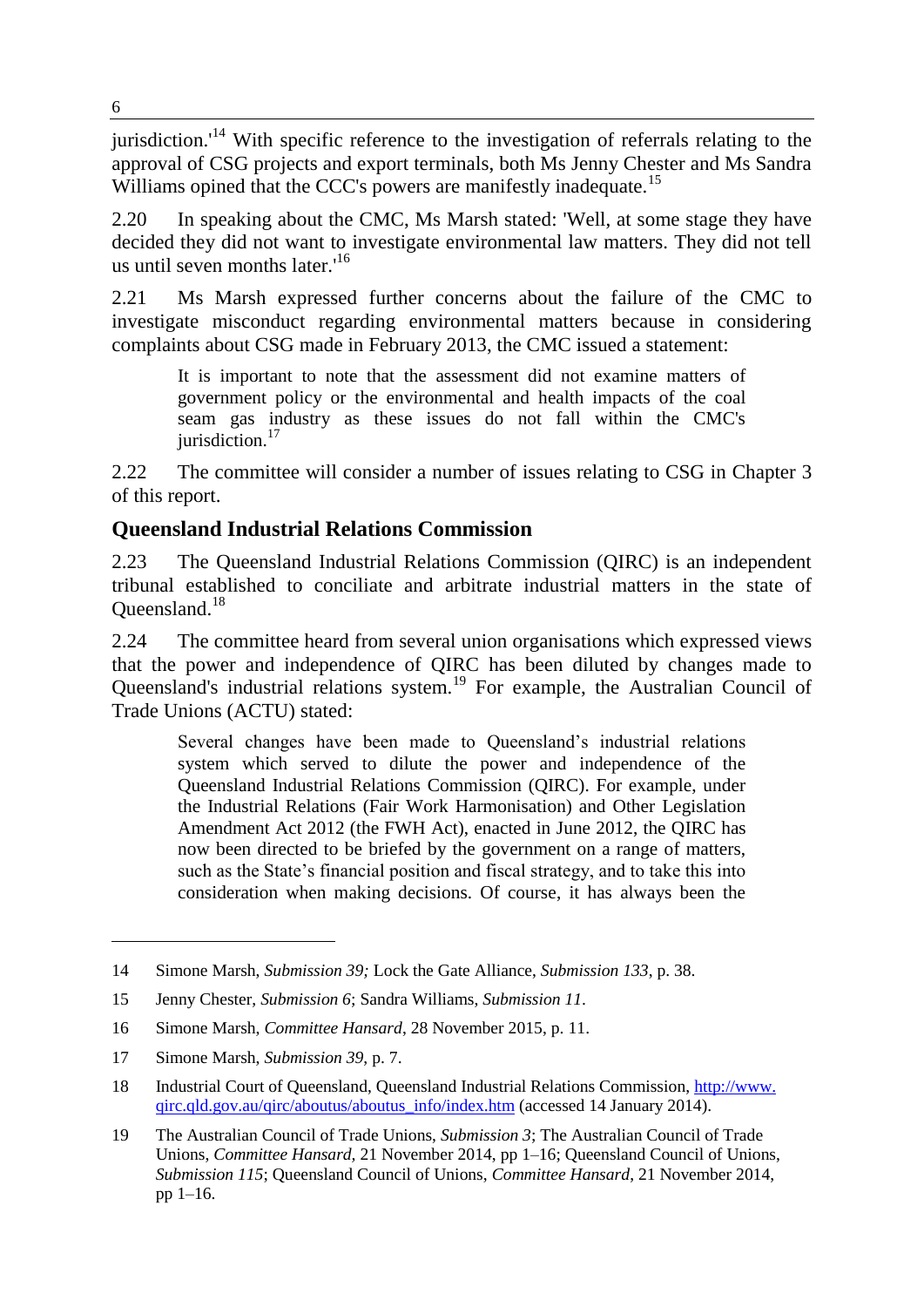custom of industrial tribunals to take such matters into consideration; by legislating this, it appears that the State Government may be attempting to unduly influence the QIRC in its decision making. In addition, appeals of the Public Service Commission are now being referred to the QIRC, which causes some ambiguity and confusion in relation to the separate roles of these two bodies. Moreover, as part of the second tranche of Fair Work Harmonisation legislation, the Queensland Government has now introduced fixed one-year terms for their industrial commissioners. This is a radical departure from the previous system, which granted life tenure to its industrial commissioners. Life tenure is an important cornerstone of an independent judiciary as it ensures that judicial appointments, once made, are not subject to revocation for political reasons. These legislative changes suggest an alarming trend towards a potential dilution of the independence of the OIRC. $20$ 

2.25 The Queensland Council of Unions (QCU) similarly argued that the state government has unduly influenced QIRC in its decision making, including through the referral of appeals of the Public Service Commission to QIRC and through the introduction of fixed one-year terms for industrial commissioners. $^{21}$ 

2.26 OCU also raised specific concerns about the new requirement for OIRC to consider government 'fiscal strategy' and 'financial position' when determining wage negotiations by arbitration, claiming this goes 'a bridge too far'.<sup>22</sup>

Taking the point back again to that of the fiscal strategy, that is a political determination. That is what the LNP will decide as its strategy. If you are going to operate as an independent tribunal, that is politicising the bench.<sup>23</sup>

#### **Education**

 $\overline{a}$ 

2.27 Queensland Teachers' Union (QTU) officials advised the committee of concerns they held about the Queensland government's 'lack of transparent processes, inconsistency in decision making and potential conflicts of interest' within the education industry. $24$ 

2.28 OTU suggested that the Queensland Government's appointment of members to the Queensland Skills and Training Taskforce excluded members with experience in relation to the public provision of vocational education and training (VET), and therefore, that the review process was flawed.

From our perspective, for such an important review of a critical element of both the education industry and the Queensland economy to exclude the public provider of vocational education and training, and indeed to have no

<sup>20</sup> Australian Council of Trade Unions, *Submission 3,* pp 2–3.

<sup>21</sup> Queensland Council of Unions, *Submission 115*; Queensland Council of Unions, *Committee Hansard*, 21 November 2014, pp 1–16.

<sup>22</sup> Queensland Council of Unions, *Committee Hansard*, 21 November 2014, p. 6.

<sup>23</sup> Queensland Council of Unions, *Committee Hansard*, 21 November 2014, p. 7.

<sup>24</sup> Queensland Teachers' Union, *Submission 36*, p. 4.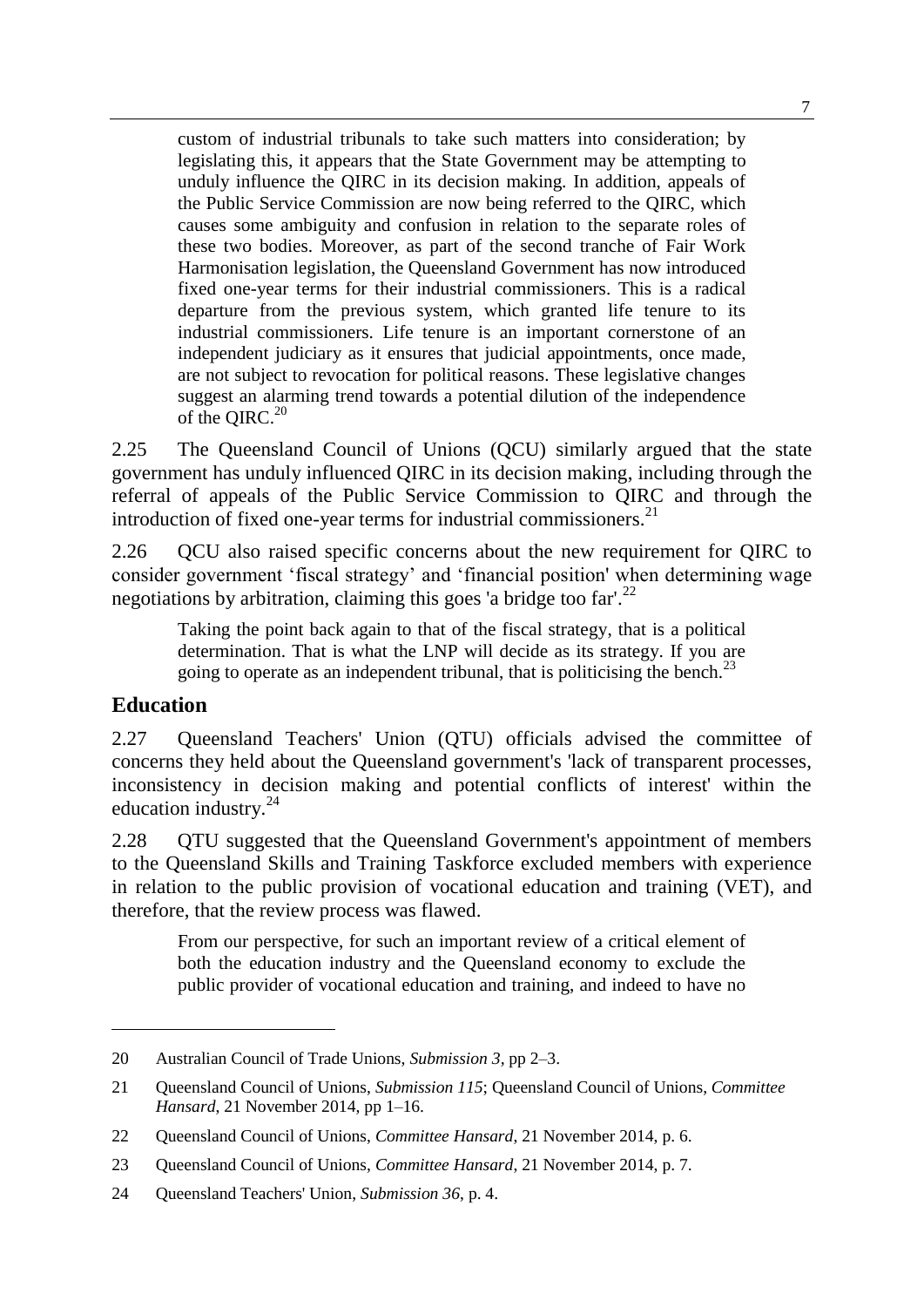representation from the union that represents the vast majority of educators who work in that industry, is a fundamental flaw in any review process.  $2^5$ 

2.29 By way of context, the Queensland Skills and Training Taskforce was established by the Queensland Government on 19 June 2012 in recognition that, in the government's view, strengthening Queensland's VET sector is fundamental to growing the state's four pillar economy and reducing unemployment to four per cent in six years. 26

2.30 The QTU also observed that in March 2012, the former Premier, the Hon Campbell Newman, assured voters that there would be no asset sales without a mandate for such sales. In spite of this, in May 2013, the former Minister for Education, Training and Employment announced that eight Queensland state schools had been identified for community consultation regarding proposed closure, and in September of that year, it was announced that six schools would close.<sup>27</sup>

2.31 To illustrate its concerns, the QTU described to the committee the closure of a Queensland state high school, Nyanda,<sup>28</sup> and its subsequent sale to a private school. QTU explained to the committee that the subsequent sale both 'acknowledges that there was community need for a secondary school in the area' and 'erodes the public education system.'<sup>29</sup>

2.32 Nyanda was the last secondary facility available to students in the area, and served a demographic whose parent community is dominated by Aboriginal and Torres Strait Islander peoples, Pacific peoples and people from other countries. Local students now have to travel some considerable distance to access secondary education.<sup>30</sup>

2.33 QTU drew the committee's attention to alleged deficiencies in consultation about the school's closure, and the impact of not enabling Nyanda students to complete the end of the 2014 school year. $31$ 

2.34 In discussing recent improvements made to Nyanda, including a new resource centre, QTU noted that the decision to close Nyanda, meant the benefits of the facilities funded from the public purse would only be enjoyed by a few. Additionally, the substantial amounts of maintenance funds spent in the recent past on the 'soon-to-close school and significant, ongoing funds raised by the parents and citizens

8

<sup>25</sup> Mr Kevin Bates, Queensland Teacher's Union, *Committee Hansard*, 28 November 2014, p. 37.

<sup>26</sup> Queensland Skills and Training Taskforce, [http://www.training.qld.gov.au/industry/skills](http://www.training.qld.gov.au/industry/skills-training-taskforce/index.html)[training-taskforce/index.html](http://www.training.qld.gov.au/industry/skills-training-taskforce/index.html) (accessed 15 January 2015).

<sup>27</sup> Queensland Teachers' Union, *Submission 36*, p. 8.

<sup>28</sup> Nyanda State High School was located in Salisbury, Queensland, on native Australian bushland. It had a strong focus on traineeships and apprenticeships. [https://eqi.com.au/](https://eqi.com.au/pdfs/school/eqi_sp_nyanda.pdf) [pdfs/school/eqi\\_sp\\_nyanda.pdf](https://eqi.com.au/pdfs/school/eqi_sp_nyanda.pdf) (accessed 15 January 2015).

<sup>29</sup> Queensland Teachers' Union, *Submission 36,* p. 8.

<sup>30</sup> Mr Kevin Bates, Queensland Teacher's Union, *Committee Hansard*, 28 November 2014, p. 37.

<sup>31</sup> Queensland Teachers' Union, *Submission 36,* pp 8–12.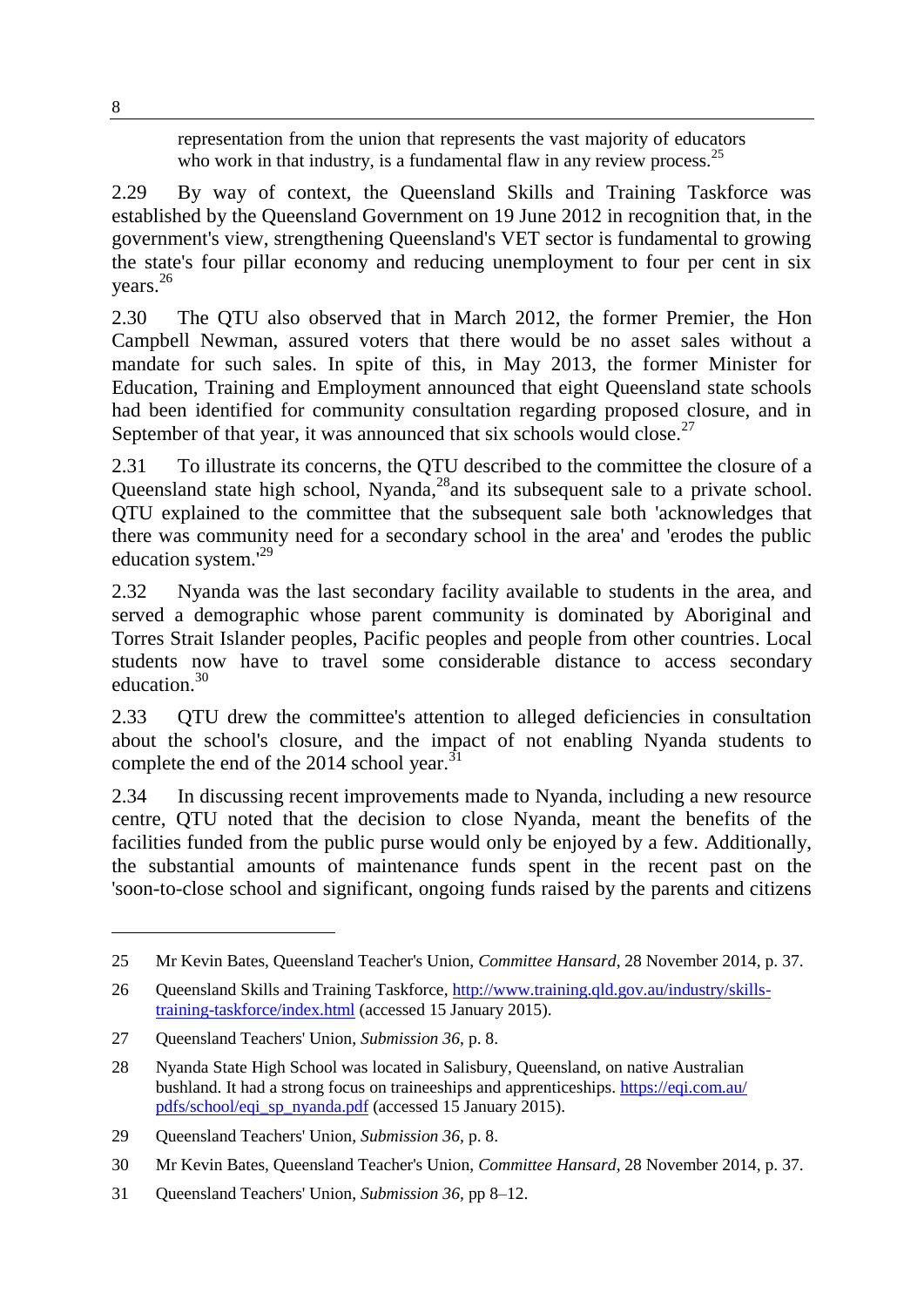association to improve school facilities will not now benefit the public school students they were intended for.<sup>132</sup>

[W]ith all of the six schools that closed the parent communities were very strong in their voice in saying that they had invested heavily as a community in those schools over decades. They were certainly concerned about the loss of that amenity to their community in terms of the investment. I have to acknowledge that, in all of these circumstances, parent groups are aware that, when they invest money into a public school, by operation of legislation, they cede to the state any control of that money and the resources that they had purchased. That is a condition under which it operates. Nonetheless, those people certainly feel a strong ownership of their schools and are concerned about the loss of that amenity in their community.<sup>33</sup>

2.35 QTU also highlighted concerns surrounding the decision and circumstances that led to the closure of the Barrett Adolescent Centre (BAC) at Wacol,<sup>34</sup>the only tier 3 mental health service in Queensland providing both education and health care services for children and adolescents.<sup>35</sup> Of particular concern in this instance, was the lack of transitional arrangements for the patients following BAC's closure.

Following the closure of BAC, and with no tier 3 service available, patients were moved back into community care. Here many suffered detrimental effects due to the lack of 24/7 support required. Three former BAC patients have now taken their own lives and their deaths are currently being investigated by the Queensland Coroner.<sup>36</sup>

2.36 The committee is saddened by the tragedy of young people taking their own lives, and concerned by any lack of targeted services available to support these vulnerable young people.

#### **Healthcare**

 $\overline{a}$ 

2.37 One issue that was raised with the committee  $-$  albeit to a limited degree  $-$  is the health care system in Queensland. Given the health system is vitally important to all members of the community, the committee believes it is important to summarise this evidence in its report.

<sup>32</sup> Queensland Teachers' Union, *Submission 36,* p. 11.

<sup>33</sup> Mr Kevin Bates, Queensland Teacher's Union, *Committee Hansard*, 28 November 2014, pp 37–38.

<sup>34</sup> Barrett Adolescent Centre is a Special School which ensures normality through education and helps to prevent anxiety about school work. Where appropriate, Barrett Adolescent Centre will provide continuity of education from the presenting school or a program within the framework of the state curriculum. *See* <https://barrettadolescentcentreschool.eq.edu.au/Pages/default.aspx> (accessed 15 January 2015).

<sup>35</sup> Queensland Teachers' Union, *Submission 36,* pp 13–15.

<sup>36</sup> Queensland Teachers' Union, *Submission 36*, p. 13.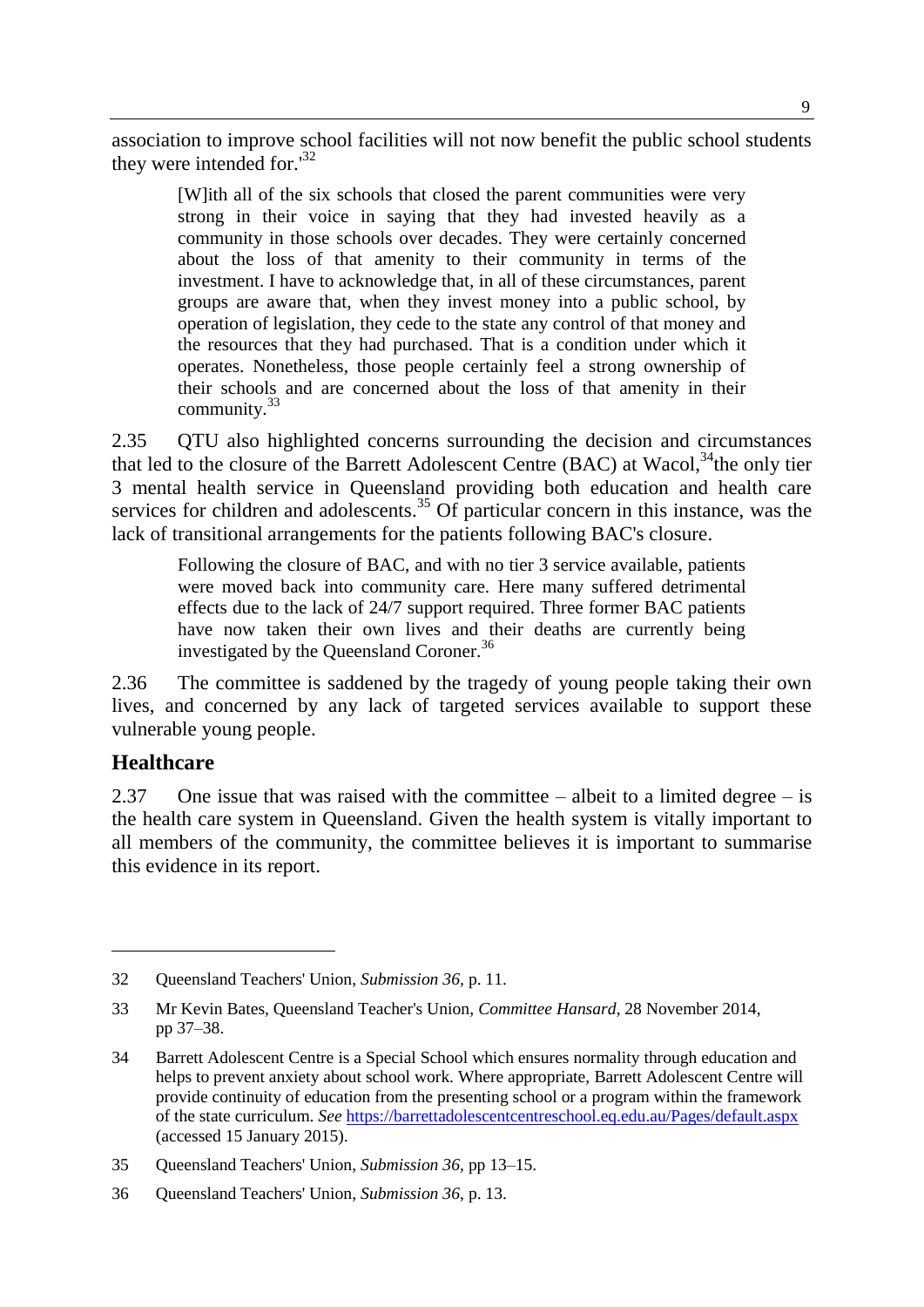2.38 While some submitters raised issues about individual facilities, it became evident during the committee's hearing on 28 November 2014 in Brisbane that there are concerns about the health system as a whole, and there is perhaps a need for a closer expert look at whether the system is working optimally.

2.39 In this regard, Dr Chris Davis effectively set the context for considering the performance of the health system:

My interest in sharing some ideas with the committee today is really based on how we have performed since the major health reforms of 2012; the new national health agreements that came out, which provided for some very substantial increases in funding; whether those funds have been put to optimal use; and, most importantly, how we will cope with the increased pressures on the healthcare system going forward.<sup>37</sup>

2.40 Dr Davis discussed in more detail the need for improved operational and allocative efficiency in the health care system:

[W]here we have to allocate what are going to be increasingly finite healthcare dollars in a way that achieves the maximum good for both the individual and the community. That will require rigorous data looking at the benefit accrued from medical interventions and also some decisions by patients and the community as to the models of care that work and do not work. Indeed, there are many models of care that do not actually achieve any good but they are entrenched in our clinical practice. $38$ 

2.41 Dr Davis went on to emphasise the need for greater leadership by government in steering change in management of the health care sector.<sup>39</sup>

[I]t is going to require great leadership by government to have those conversations and do the change management that is necessary, and that includes better and more timely access to palliative care, which of course is what many patients want. We need very much more ability to treat more conditions in primary care and more Hospital in the Nursing Home so that you do not have to traumatise everybody by admitting patients to hospital when they would prefer to be palliated and treated well in a nursing home. That is another example of the challenge for the Commonwealth and state government, where traditionally there has been a game. $40$ 

2.42 Mr John Dutton also argued that the Queensland Government was in breach of the National Health Reform Agreement and the associated funding, as demonstrated by allowing the downgrading of the Wynnum Hospital. Mr Dutton highlighted that such a downgrade resulted in a decrease of patient access to services

<sup>37</sup> Dr Chris Davis, *Committee Hansard*, 28 November 2014, p. 14.

<sup>38</sup> Dr Chris Davis, *Committee Hansard*, 28 November 2014, p. 16.

<sup>39</sup> Dr Chris Davis, *Committee Hansard*, 28 November 2014, p. 16.

<sup>40</sup> Dr Chris Davis, *Committee Hansard*, 28 November 2014, p. 16.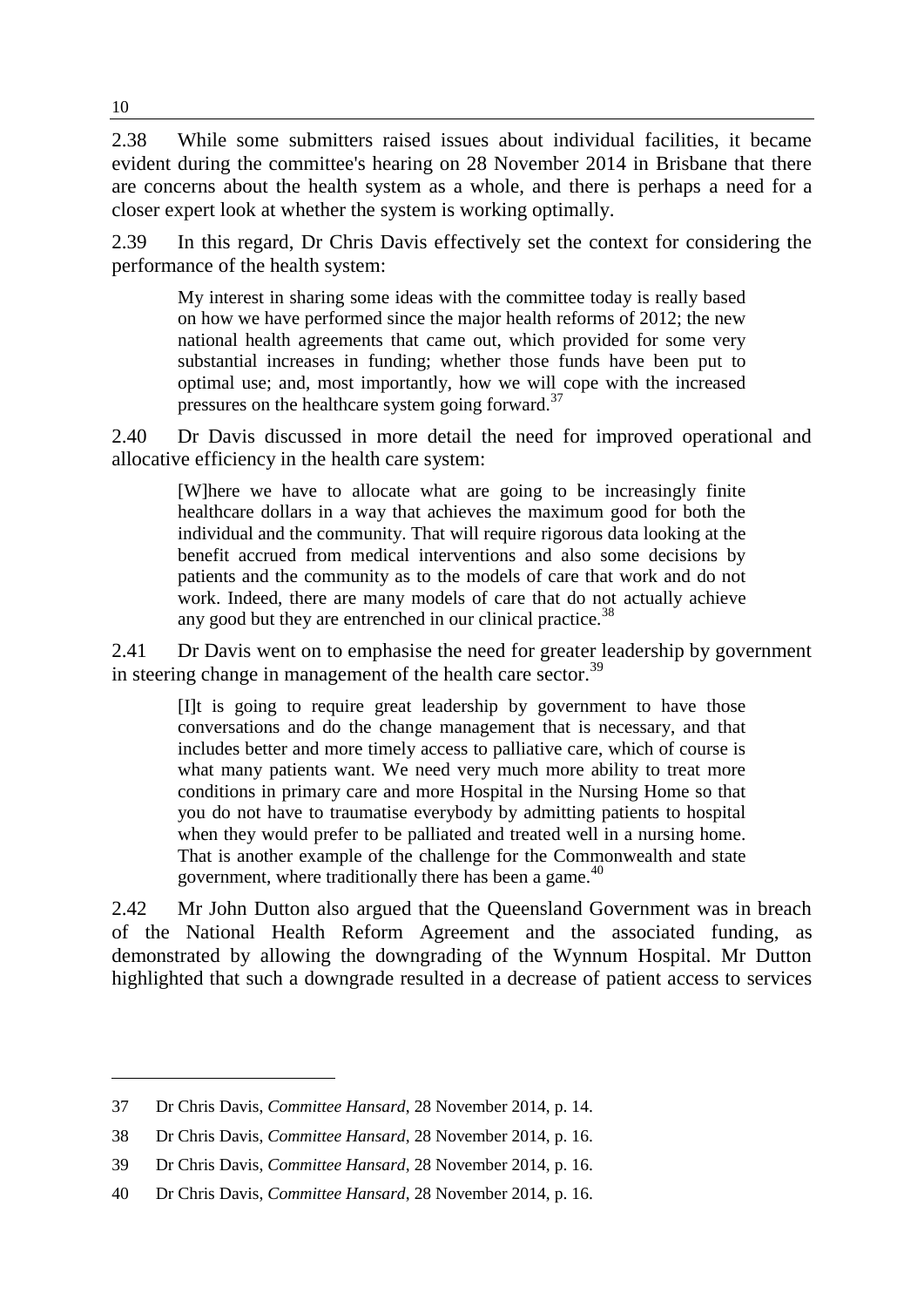and failure to improve local accountability and responsiveness to the needs of the local community.<sup>41</sup>

### **Political donations**

2.43 Numerous submitters and witnesses commented on the issue of political donations by industry, and the impression that such donations have led to government decisions that are not impartial or in the best interest of the Queensland community. A number of submitters expressed concerns about the size and timing of donations.<sup>42</sup>

2.44 Dr Chris Davis shared his views about political donations, and the perceptions that can be created by larger donations:

I thought the previous threshold was entirely reasonable. I think you are not going to buy – hopefully – too much influence. It is this whole notion, as you know, of common law – what the reasonable man considers. I think most reasonable voters would accept that \$1 000 is something that is just a reasonable donation in goodwill to give you some support for your campaign, but \$12 000 and heading upwards certainly can be seen to buy a significant amount of influence.<sup>43</sup>

2.45 Further, he related that during his time as a Member of Parliament in Queensland and as a doctor, constituents raised similar concerns:

I was in touch with my constituency. I received a lot of communication from them in which they expressed grave concerns about changes to both the CMC and indeed political donations.<sup>44</sup>

2.46 The Electrical Trades Union (ETU) of Australia raised specific concerns about donations made by ERM Power to the Newman Government, and alleged that as a result, ERM Power has been afforded unfettered access to the government and its energy policy discussions and political activities.<sup>45</sup> The ETU expressed the view that:

[A] close and constant relationship between a government and one of its political donors that appears to be deliberately kept from the public falls well short of the expected public standards of openness, accountability and transparency.<sup>46</sup>

<sup>41</sup> John Dutton, *Submission 25*, pp 1–2.

<sup>42</sup> Dr Chris Davis, *Committee Hansard*, 28 November 2014, pp 14–22; Electrical Trades Union of Australia, *Submission 37*; Electrical Trades Union, *Committee Hansard*, pp 23–35; Lock the Gate Alliance, *Submission 133*; Lock the Gate Alliance, *Committee Hansard,* 21 November 2014, pp 17–32; Ms Jenny Chester, *Submission 6*; Ms Sandra Williams, *Submission 11*.

<sup>43</sup> Dr Chris Davis, *Committee Hansard*, 28 November 2014, p. 18.

<sup>44</sup> Dr Chris Davis, *Committee Hansard*, 28 November 2014, p. 18.

<sup>45</sup> Electrical Trades Union of Australia, *Submission 37*, pp 2–3.

<sup>46</sup> Electrical Trades Union, *Committee Hansard*, p. 25.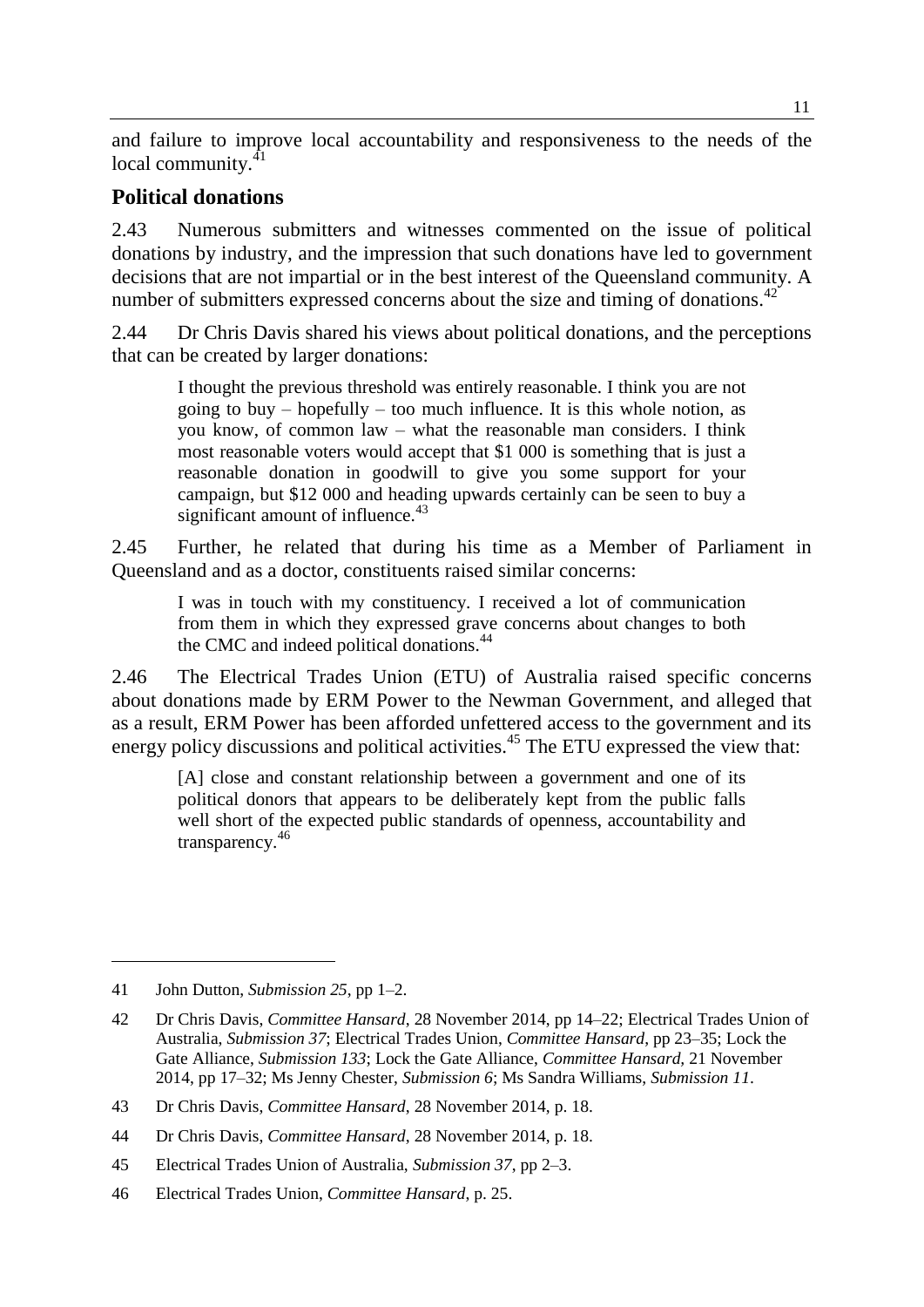2.47 Lock the Gate Alliance specifically raised the issue of large political donations from the mining industry. $^{47}$  Lock the Gate Alliance offered the following example, related to the dredging of the Great Barrier Reef:

Former mining tycoon, Paul Darrouzet, was allegedly granted an approval to amend his environmental authority for maintenance dredging at Abell Point marina in August 2013, just a week after purportedly donating \$150,000 to the LNP.<sup>48</sup>

2.48 Ms Jenny Chester alleged that large donations from the mining industry have led to policy decisions in their favour:

Other matters which appear relevant to this Inquiry include corruption and perversion of good governance in Queensland and the undue influence of the mining industry on our democratic processes. For example, large donations from the mining industry apparently leading to favourable policy decisions. The revolving door between the Queensland Government and the mining industry is of great concern, as is the extraordinary access mining lobbyists have to politicians.<sup>49</sup>

2.49 Ms Sandra Williams offered the following example which she submitted demonstrates the influence of the coal mining sector on the former Queensland government:

New Hope Coal and associated entities purportedly donated \$700,000 to the state and federal Liberal/National Parties; the Qld LNP Govt back-flipped on a pre-election promise to reject an application by New Hope to expand the Acland coal mine. $50$ 

2.50 Similarly, Dr Nicki Laws, Secretary of the Oakey Coal Action Alliance gave evidence about activities in the Darling Downs region that cast doubt on relationships between government and mining companies:

It greatly concerns communities. There is a very close association between these companies and politicians. There is no doubt about that. It is social, it is financial, it is an open door between government departments and mining companies. We are staying that at the Coordinator-General level all the way down to the regional planning committees that met to determine Mr Seeney's new regional plans, which were to settle once and for all the angst between farmers and mining, it has not happened.<sup>51</sup>

2.51 The committee notes the concerns expressed by witnesses and submitters about the close relationships that appear to exist between the state government and private enterprise. While the committee is not in a position to conclude that any inappropriate relationship existed between the former government and political

<sup>47</sup> Lock the Gate Alliance, *Submission 133* pp 36 –37.

<sup>48</sup> Lock the Gate Alliance, *Submission 133,* p. 37.

<sup>49</sup> Ms Jenny Chester, *Submission 6*, p. 1.

<sup>50</sup> Ms Sandra Williams, *Submission 11*, p. 2.

<sup>51</sup> Dr Nicki Laws, *Committee Hansard*, 19 February 2015, p. 5.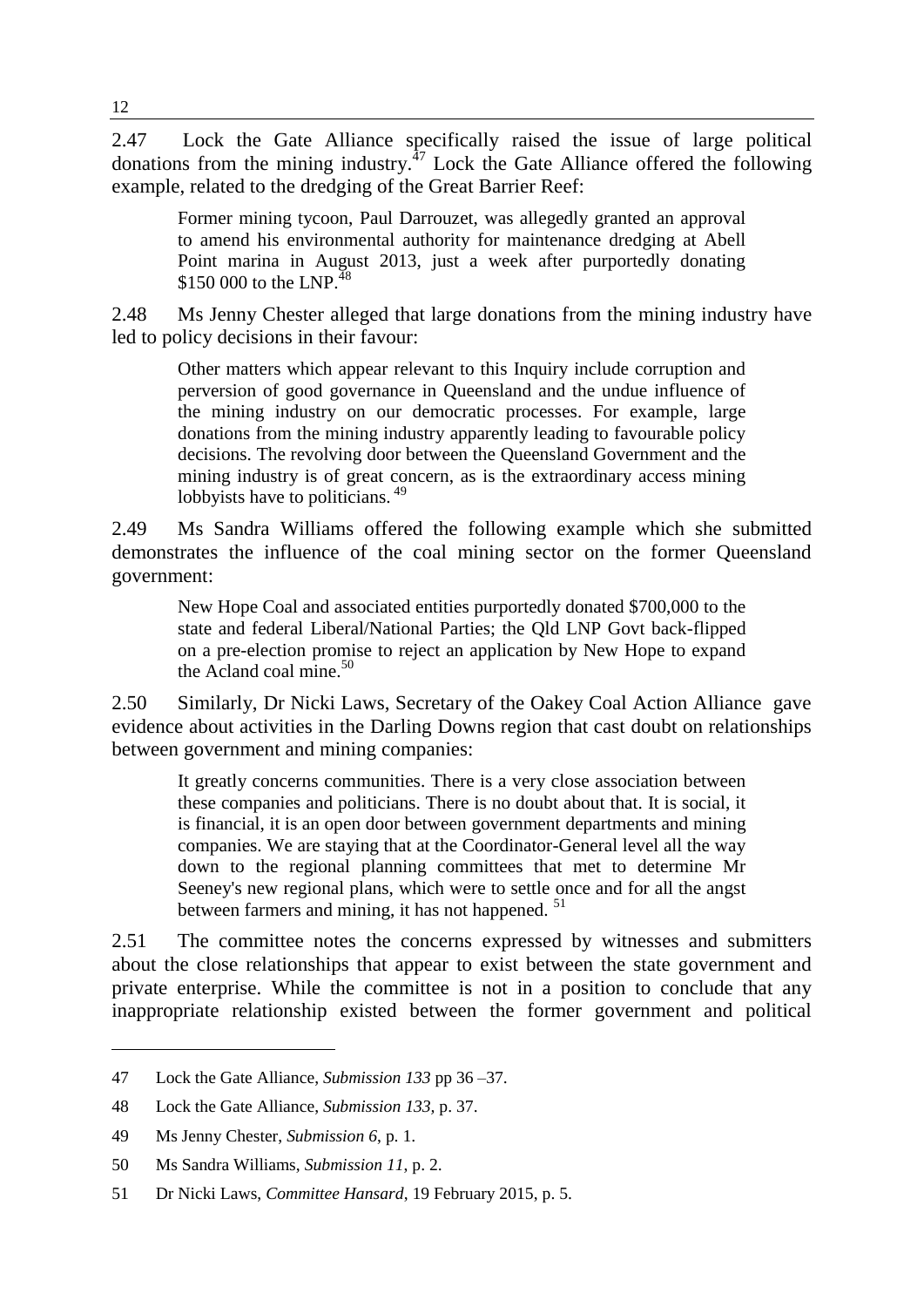donors, it is clear that a perception exists that political donations were made with the intention of influencing government decision making.

## **Consistency with international obligations**

2.52 A key issue raised with the committee is the alleged inconsistencies between the previous Queensland government's policies and practices and Australia's international obligations.

2.53 Specific concerns were raised regarding compliance with the International Covenant on Economic, Social and Cultural Rights (ICESR), the UN Declaration on the Rights of Indigenous Peoples, the International Covenant on Civil and Political Rights (ICCPR) and various International Labour Organisation (ILO) instruments.

## *International Covenant on Economic, Social and Cultural Rights*

2.54 The ICESR aims to ensure the protection of economic, social and cultural rights, including: under Article 11, the right to an adequate standard of living; and under Article 12, the right to health. The scope of the right to an adequate standard of living, includes the right to water.

2.55 Some submitters to the inquiry argued that the laws and policies of the Queensland government relevant to coal, CSG and mining projects, have impinged upon the right to an adequate standard of living and the right to health. For example, Ms Sandra Williams alleged that the former Queensland government has permitted dangerous levels of coal dust pollution close to townships such as Jondaryan, and in Brisbane suburbs located on the coal train corridor:

The Qld Government is allowing mining companies to impinge on the right to health and an adequate standard of living, including the right to water. The Qld Government has allowed dangerous levels of coal dust pollution near townships such as Jondaryan, and in suburbs of Brisbane located along the coal train corridor. At Tara, the Qld Government has forced landholders to live in a gas field, with subsequent health effects, without any prior Health Impact Assessments, appropriate buffer zones, baseline health testing or ongoing monitoring. Landholders and communities are losing reliable groundwater because CSG companies are dewatering the Walloon coal measures.<sup>52</sup>

2.56 The committee notes that more specific concerns relating to the protection of economic, social and cultural rights have been raised with respect to CSG projects discussed in Chapter 3 of this report.

## *UN Declaration on the Rights of Indigenous Peoples*

2.57 The UN Declaration on the Rights of Indigenous Peoples aims to ensure the survival, dignity and well-being of Indigenous Peoples, including under Articles 11 and 12, which declare that Indigenous Peoples have the right to maintain, protect and develop cultural property.

<sup>52</sup> Ms Sandra Williams, *Submission 11*, p. 2.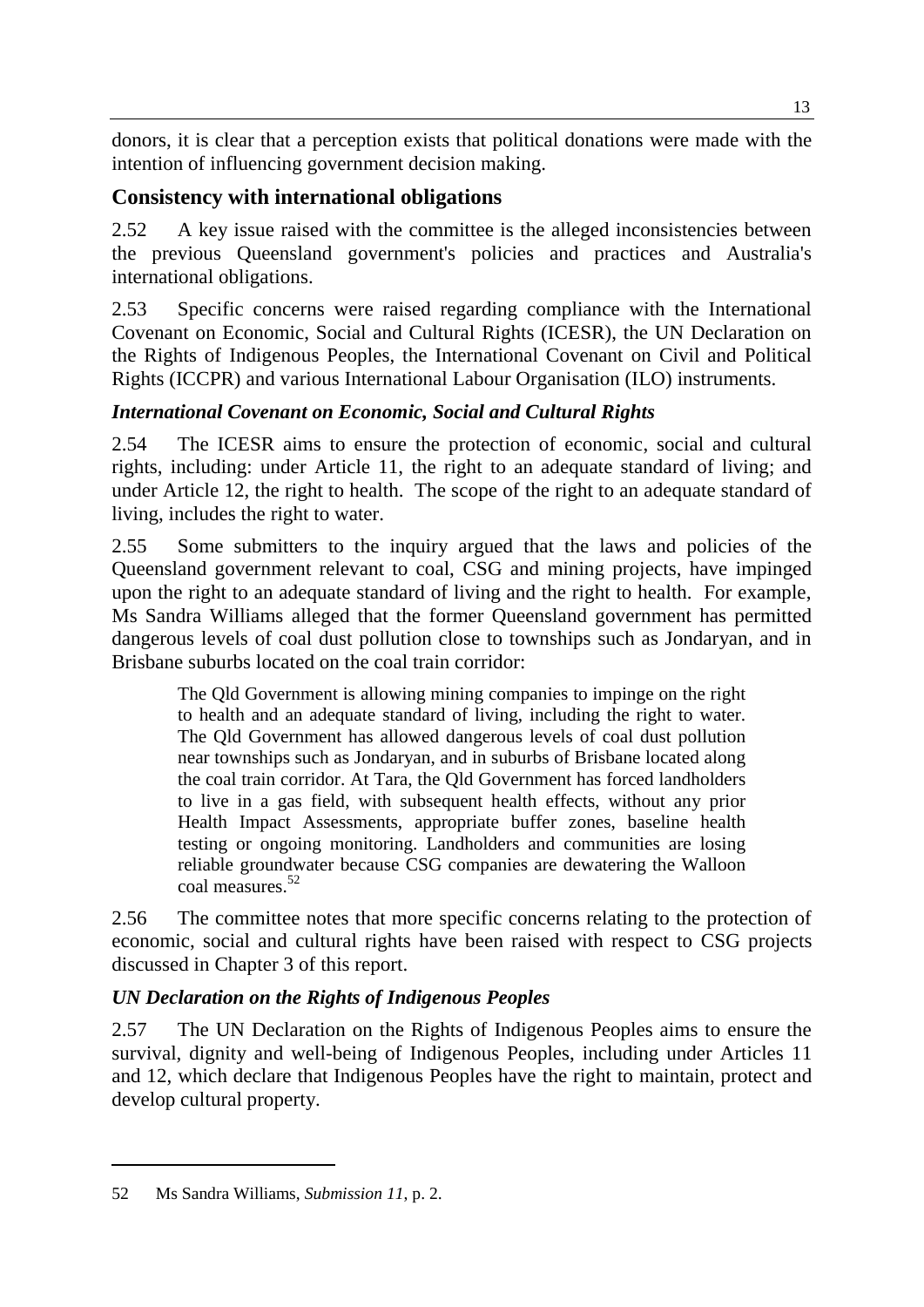2.58 The Quandamooka Yoolooburrabee Aboriginal Corporation (QYAC) made a written submission and appeared before the committee to provide evidence about challenges faced on North Stradbroke Island. Dr Robert Anderson, a Ngugi elder and representative of QYAC told the committee:

In spite of these changes by law thrust upon us, we have always been able to maintain our cultural identity and our cultural integrity through the systems that have been passed on to us. My concerns and my family's concerns at the moment are the uncertainty that we are faced through our native title rights.

…

We are concerned about the intrusions, the lack of support or adherence to the ILUA for one instance by the Queensland government through whatever process of stalling or hesitating to allow us to conduct our affairs in our traditional manner. They have held back finances that would have allowed us to do that and are restricting the activities of QYAC as our representative body to carry out its responsibilities.

It is a great concern to our elders – elders like myself- that this interruption has taken place. At my age, 85, I am really very uncomfortable that I will not see come to fruition guarantees for their futures, and I am a father, grandfather and great-grandfather. So those are my personal concerns, and I would echo the similar concerns of other elders in the Quandamooka community.<sup>53</sup>

2.59 In discussing the issues on North Stradbroke Island, and specifically a state government decision to extend a sand mining licence against the wishes of the traditional owners, Mr Cameron Costello, CEO of QYAC provided the following information:

They did not consult with us in that period up to the legislation. They did however, consult extensively with the mining company and took into account is commercial imperatives. The Premier and his office personally intervened in several key decisions. It is this unequal, possibly corrupt, treatment and the failure to comply with the EPBC Act at the federal level and international law that is at the heart of our submission to the select committee.

…

 $\overline{a}$ 

In our submission, we submit that Campbell Newman's LNP government in enacting the amendment act failed to properly consult with the Quandamooka people prior to passing the amendment act in contravention of the International Declaration on the Rights of Indigenous Peoples, the Convention on Biological Diversity and the [Akwe Kon] principles.<sup>54</sup>

<sup>53</sup> Dr Robert Anderson, Quandamooka Yoolooburrabee Aboriginal Corporation, *Committee Hansard,* 4 February 2015, p. 7.

<sup>54</sup> Mr Cameron Costello, Quandamooka Yoolooburrabee Aboriginal Corporation, *Committee Hansard,* 4 February 2015, p. 8.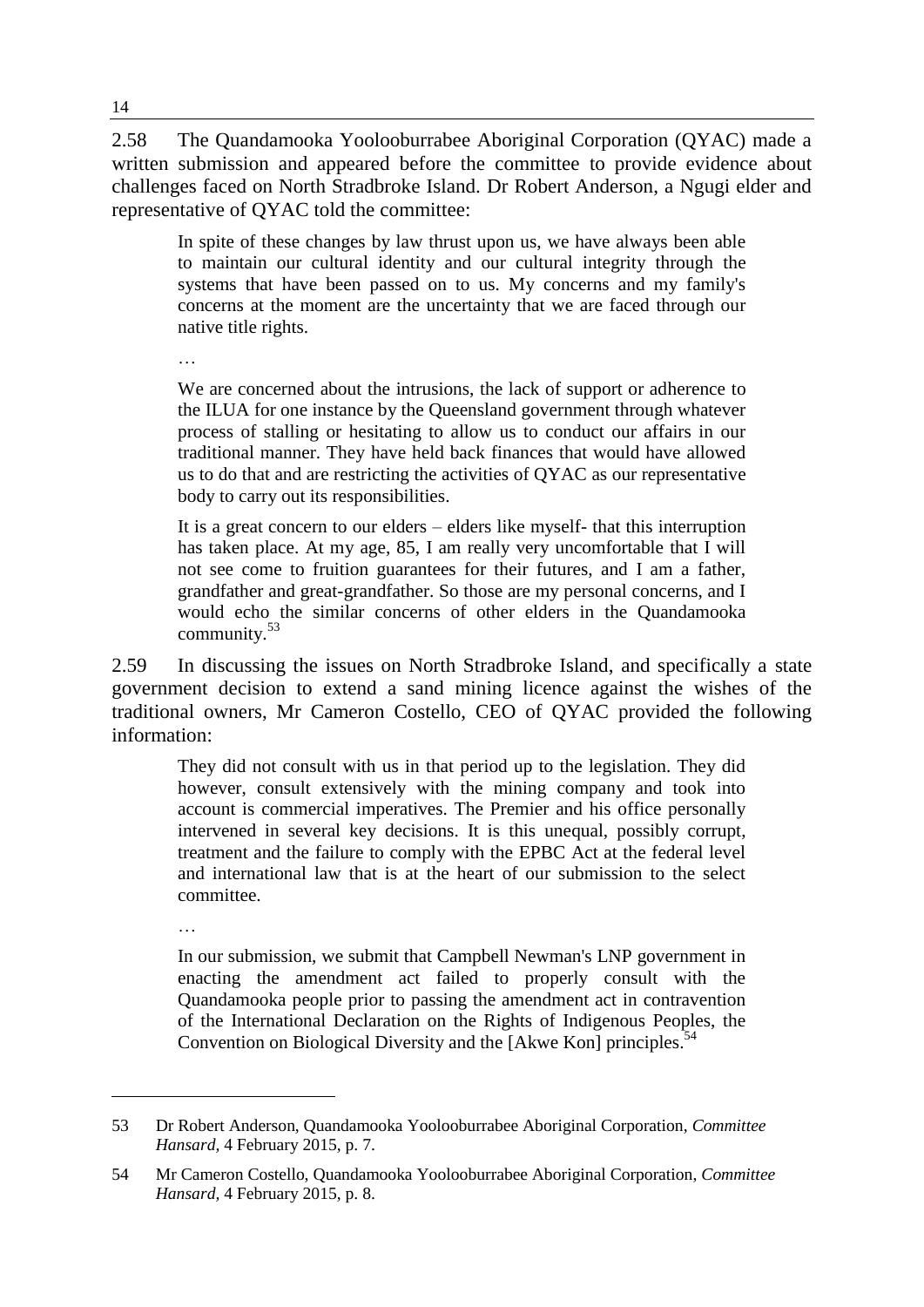2.60 Ms Jenny Chester also raised concerns about the impact of mining approvals on indigenous culture:

With regard to human rights, the Queensland Government allows mining without facilitating free, prior and informed consent from Indigenous Traditional Owners, and without ensuring the right of Indigenous people to maintain and protect cultural property, and the right to religious and cultural sites. Indigenous people have raised serious concerns about losing access to their land and damage to important sites and locations as near as Tara and on Curtis Island.<sup>55</sup>

2.61 Other witnesses and submitters also stressed serious concerns about the Queensland government's mining policies, in the context of Australia's obligations under the UN Declaration on the Right of Indigenous Peoples. For example Lock that Gate Alliance alleged that:

[T]he policies of the Queensland Government allows mining without requiring free, prior and informed consent by Indigenous Traditional Owners, and without ensuring the right of Indigenous people to maintain and protect cultural property, and the right to religious and cultural sites in violation of the UN Declaration on the Rights of Indigenous Peoples.

2.62 The committee notes the evidence it received suggesting the former Queensland government ignored the rights of indigenous communities. The committee encourages the current Queensland government to consider what steps can be taken to ensure the rights of indigenous communities are respected, including their right to maintain their cultures.

## *International Covenant on Civil and Political Rights*

- 2.63 The ICCPR aims to protect civil and political rights, including:
- Article 9 the right to liberty and security of person and freedom from arbitrary arrest or detention;
- Article 10 the right of detainees to be treated with humanity and respect for the inherent dignity of human person;
- Article 14 the right to be heard by a competent, independent and impartial tribunal; and
- Article 22 the right to freedom of association.

2.64 Mr Peter Wellington, MP, submitted that Queensland's *Vicious Lawless Association Disestablishment Act 2013* (VLADA) and *Criminal Law (Criminal Organisations Disruptions) Amendment Act 2013* (CODA) are inconsistent with the ICCPR.

2.65 Specifically, Mr Wellington raised concerns that VLADA is inconsistent with rights contained in Article 14 of the ICCPR. He submitted that VLADA places the onus on an accused bikie gang member to show they should not be detained; and

<sup>55</sup> Ms Jenny Chester, *Submission 6*, p. 1.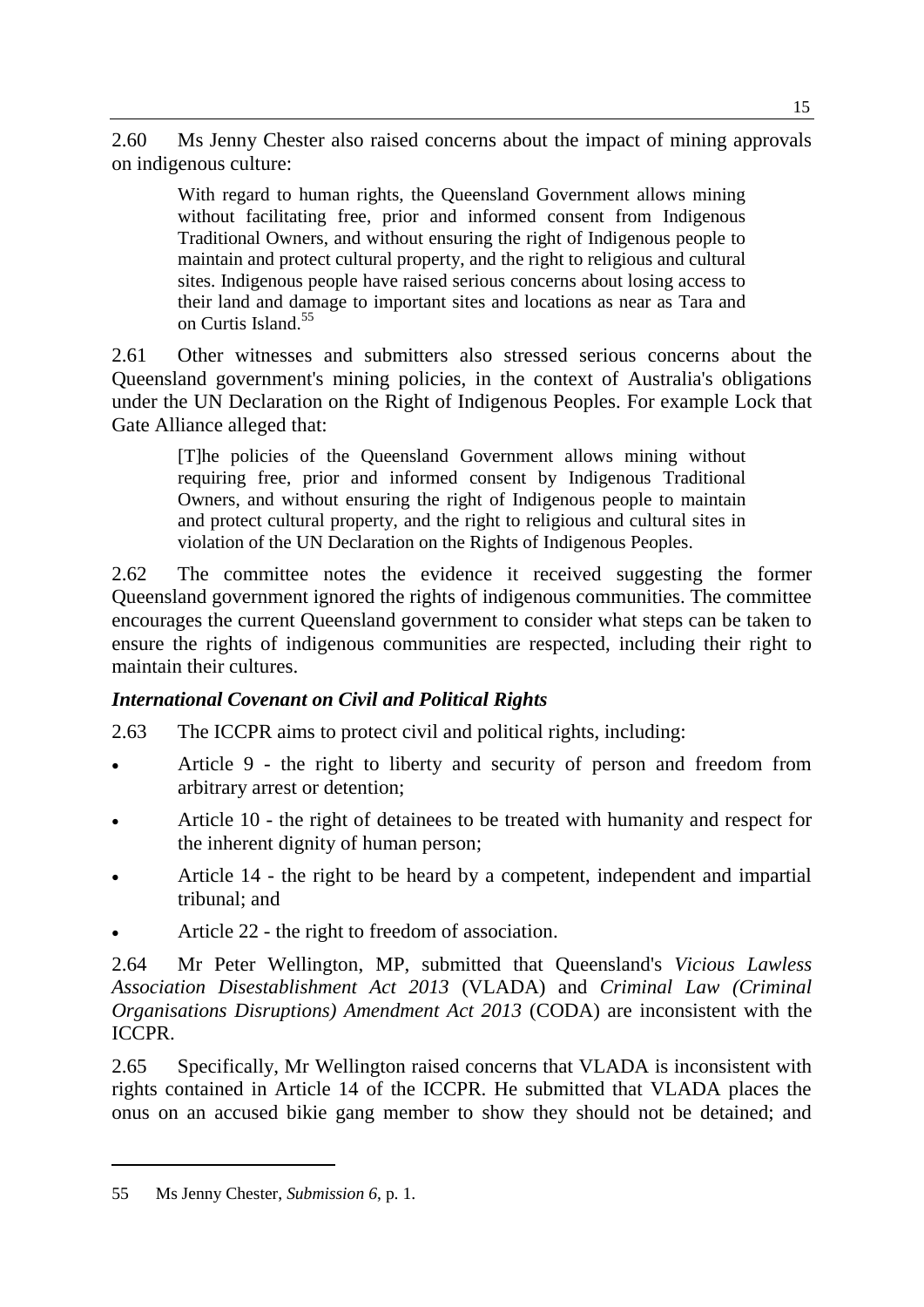attempts to force bikie gang members charged with an offence to provide incriminating information to law enforcers.

Article 14 of the International Covenant on Civil and Political Rights says that everyone has the right to be considered equal before the courts. There are mandatory sentencing issues, whereby people could have an additional component of 15 to 25 years, mandatory term of imprisonment. There is the removal of the opportunity for reasonable bail conditions to be imposed by our magistrates to the judiciary. The independence of the judiciary has clearly been challenged by removing the discretion that has traditionally been part of the separation of powers in Queensland. No longer in Queensland are you able to claim that you are innocent until proven guilty by the Crown. In actual fact recently the government under these laws said people would be charged and may have to prove their innocence. Further, the right to silence has been removed.<sup>56</sup>

2.66 Mr Wellington further raised the inconsistency of the new laws with the ICCPR right to freedom of association:

Article 22 of the International Covenant on Civil and Political Rights says everyone has the right to freedom of association. But these laws make people guilty of criminal offences as a result of the company they keep, even where the person has not committed any other criminal offence.<sup>57</sup>

2.67 With respect to CODA, Mr Wellington argued it is inconsistent with the rights contained in Articles 9 and 10 of the ICCPR. He submitted that CODA allows people who are, or were, a member of a criminal organisation charged with a crime to be detained without trial and subjected to harsh conditions.

Article 9 of the ICCPR provides that everyone has the right to liberty and security of person and that no one should be subjected to arbitrary arrest or detention. 'Everyone' includes people who have been convicted of a crime.33 According to article 9 anyone who is arrested or detained on a criminal charges should be promptly brought before a judge and people who are awaiting trial should not generally be detained in custody. They should be released subject to guarantees such as to appear for trial.<sup>58</sup>

2.68 Under Article 6, the ICESR also protects the right to work, which includes the right to the opportunity to gain a living by work that one freely chooses or accepts.

2.69 Mr Peter Wellington, MP, submitted that Queensland's *Tattoo Parlour Act 2013* and *Criminal Law (Criminal Organisations Disruptions) and other Legislation Amendment Act 2013* (CODOLA) engage Article 6 of the ICESR. Mr Wellington alleged that:

The CODOLA Act aims to prevent people who have been identified by the Police Commissioner as participants in a criminal organisation from doing

<sup>56</sup> Mr Peter Wellington, *Committee Hansard*, 28 November 2014, p. 2.

<sup>57</sup> Mr Peter Wellington, *Committee Hansard*, 28 November 2014, p. 2.

<sup>58</sup> Mr Peter Wellington, *Submission 38*, p. 10.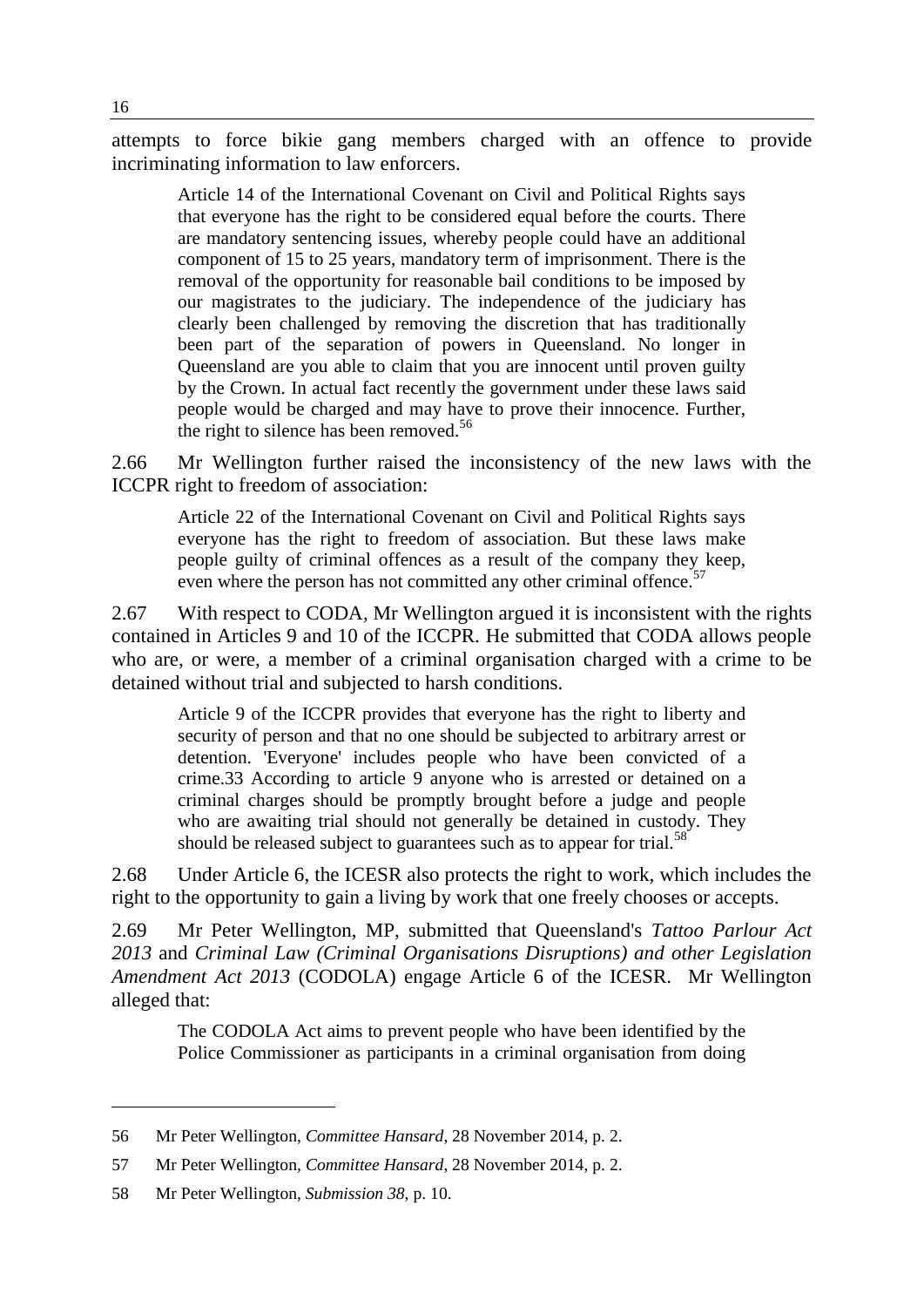their usual work. Amendments have been made [sic] to legislation that regulates electricians, the building, liquor and racing industry, second hand dealers and pawnbrokers as well as security providers and tow truck operators, so that people who may have been associated with a criminal organisation are prevented from carrying on businesses in these industries.<sup>59</sup>

2.70 Australia is also a signatory to a number of International Labour Organisation (ILO) instruments, including the Freedom of Association and Protection of the Right to Organise Convention 1948 (No. 87), the Right to Organise and Collective Bargaining Convention, 1949 (No. 98), and Termination of Employment Convention 1982 (No. 158).

2.71 The ACTU expressed concerns that *Queensland's Industrial Relations (Fair Work Harmonisation) and Other Legislation Amendment Act 2012* is inconsistent with ILO Convention No. 87 that protects the right of workers to join a union; and within ILO Convention No. 98 that protects the right of individual workers to join together and take action to improve their employment conditions.

2.72 ACTU explained to the committee that:

The Newman Government's legislation has introduced several important changes to industrial action processes, making it more difficult for workers to take collective action. The initiatives introduced by the Newman government, including through the introduction of Protected Action Ballot Orders and employer-sponsored agreements, may contravene the freedom of association and collective bargaining provisions.<sup>60</sup>

2.73 ACTU also highlighted that Queensland's *Public Service and Other Legislation Amendment Act 2012* may also engage ILO Convention No. 158 that sets out basic principles in regards to the termination of employment and requires employers to engage in meaningful and timely consultation around redundancies. ACTU argued that 'the Newman Government has served to significantly strip back and water down employee entitlements and conditions in relation to redundancies.<sup>'61</sup>

#### *Committee view*

 $\overline{a}$ 

2.74 The committee notes that during this inquiry, a wide and varied range of issues were raised which fall broadly within the terms of reference. The committee acknowledges the concerns of all submitters and witnesses, and notes a number of common themes emerged, including general concerns about transparency of state government decision making, accountability and consultation with the community.

2.75 The committee notes the issue of political donations is complex because of community concerns and the competing interests of stakeholders. While donations may be reflected in donor logs and are thus entirely lawful, the committee does accept that large donations, followed by decisions that appear to benefit the donor or donor

<sup>59</sup> Mr Peter Wellington, *Submission 38*, p. 11.

<sup>60</sup> Australian Council of Trade Unions, *Submission 3*, p. 2.

<sup>61</sup> Australian Council of Trade Unions, *Submission 3*, p. 3.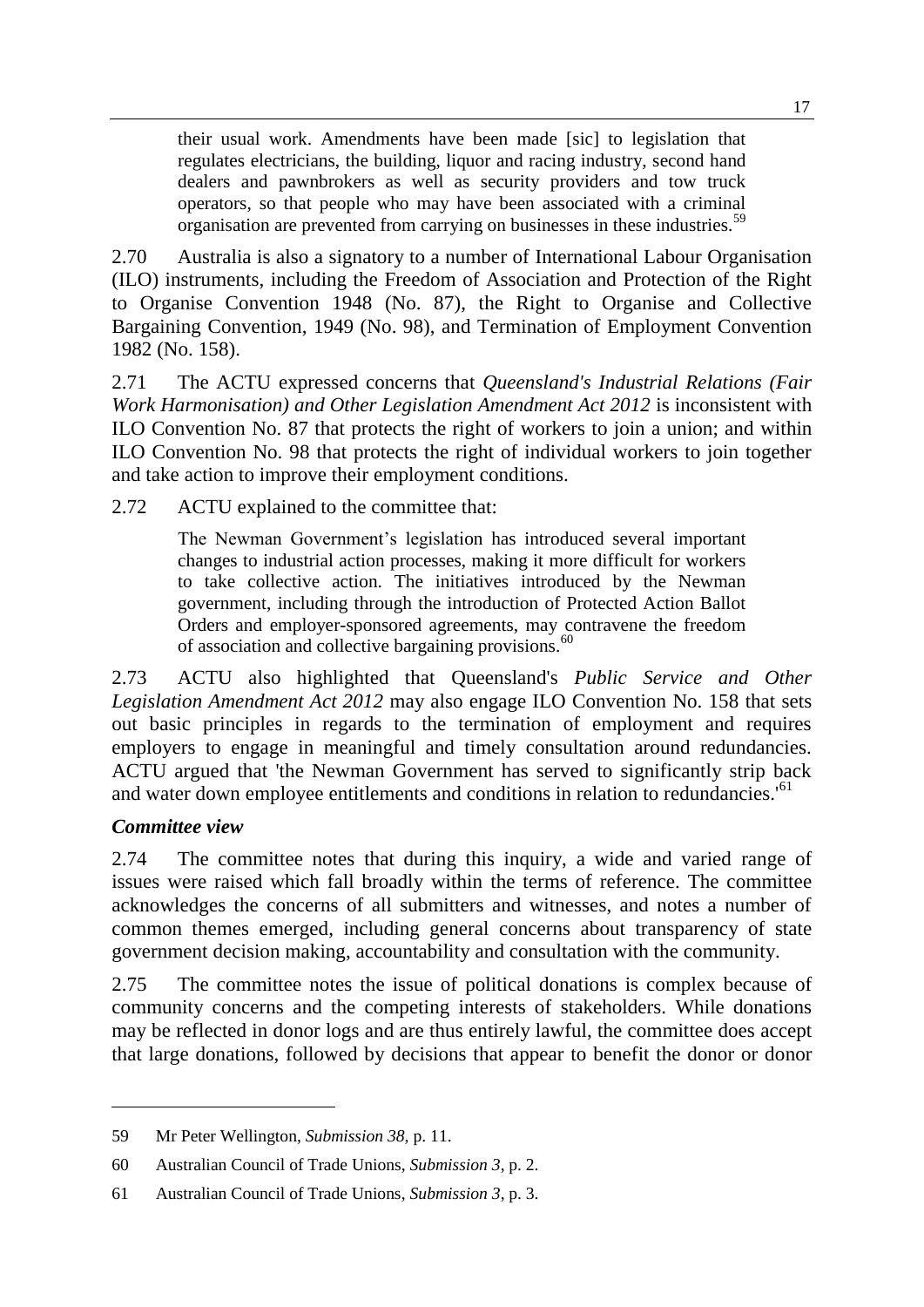industry, can create a perception that a conflict of interest exists and that influence can be bought.

2.76 Submitters have also raised concerns about the operation of the CCC that require further consideration because to be effective, anti-corruption bodies clearly need substantial independence from government. It appears changes implemented by the former Queensland government have significantly eroded the independence of the CCC. The committee notes the ICAC model of independent oversight is beneficial and strongly suggests it would be appropriate for the current Queensland government to consider adopting this model.

2.77 The committee is of the view that the challenges faced by all levels of government and industry are considerable and commitment will be required to improve the relationship with the community. The committee trusts that the new Queensland government will improve consultation with the Queensland people in relation to the contentious issues raised during this inquiry.

2.78 The committee is most concerned by evidence that some Queensland legislation and decision making is not consistent with Australia's international obligations. Queenslanders have a right to expect that the state will legislate and make decisions consistent with Australia's obligations under international human rights law.

2.79 The committee is of the view that the Queensland government should make decisions that are consistent with those of the Federal Court of Australia. The committee notes in particular, decisions in relation to the rights of the Quandamooka Peoples on North Stradbroke Island, and a Federal Court determination that was ignored by the Newman Government when granting mining leases on the island to Sibelco.

## **Recommendation 1**

**2.80 The committee recommends the Queensland government make it a priority to review legislation that may be inconsistent with Australia's obligations under a range of international instruments, with a view to ensuring Queensland legislation is amended to ensure consistency with Australia's international obligations.**

#### **Recommendation 2**

**2.81 The committee recommends the Queensland government recognise all decisions that have been delivered by the Federal Court of Australia in the recognition of Indigenous land rights in Queensland.**

#### **Recommendation 3**

**2.82 The committee recommends the Queensland government consider replacing the Crime and Corruption Commission with an organisation modelled on the Independent Commission Against Corruption in New South Wales.**